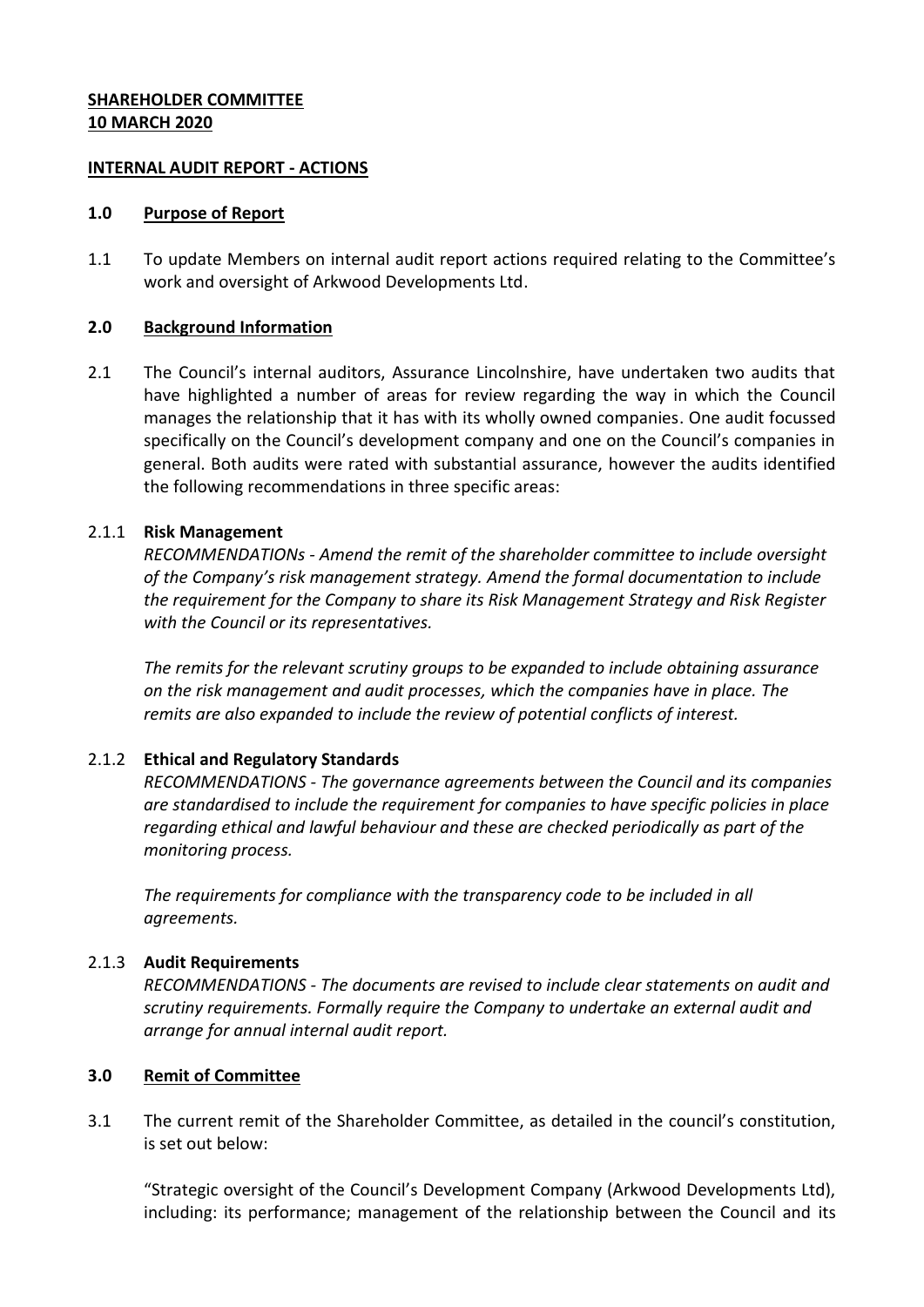Company; compliance with the Governance Agreement; and "health check" of the Company by the Council as sole shareholder; and specifically to:-

1. Recommend to Council the Company's Articles of Association for consideration and approval;

2. Recommend to Council the Governance Agreement between the Council and the Company for consideration and approval;

3. Agree the constitution of the Board of Directors and to approve the appointment of directors to the Board and to have the power to remove directors of the Board and approve best practice policies in relation to such appointments;

4. Receive, review and approve the Company's annual report and the annual business plan;

5. Review the performance of the Company; and 6. Determine, on behalf of the Council, how it should exercise the functions flowing from its ownership of shares, including decisions on payment of dividends from the company's profit after taxation."

### **4.0 Actions Proposed**

4.1 **Risk Management** - Whilst the internal audit recommends that the remit of the committee should be amended to include oversight of the Company's risk management strategy, it is considered that this is already included within the overarching wording of 'strategic oversight'. In addition, there are already provisions within the Governance Agreement between the Council and the Company obliging the company to provide any information to the shareholder or any other of its committees as the Council may reasonably request. The Agreement also specifies that the Council may require the Company to adopt certain policies or procedures in the Company's operation from time to time.

The audit report also recommends that the committee remit be expanded to include the review of potential conflicts of interest. As can be seen from paragraph 3.1 of the report, it is within the committee's remit to agree the constitution of the Board of Directors and to approve the appointment of directors to the Board. Given this it is suggested that it is unnecessary to 'expand' the remit of the committee as such but that it is more appropriate to put in place formal measures to ensure that the committee to regularly review potential conflicts of interest as part of its work in overseeing the company's activities.

ACTION PROPOSED - It is proposed that the Company be formally requested to share its Risk strategy and risk registers with the Council (client officer) on a periodic basis, and that confirmation of the adequacy of the assurance arrangements within the Company will be reported to the Shareholder Committee annually. This will be added to the Forward plan of the committee. It is also proposed that the committee review the issue of potential conflicts of interest on a six monthly basis and that this be included in the forward plan for the committee.

#### 4.2 **Ethical and Regulatory Standards** –

ACTION PROPOSED – It is proposed that the Governance Agreement be reviewed to ensure that it contains appropriate requirements around ethical and regulatory standards to accord with CIPFA Good Governance Standard and the transparency code.